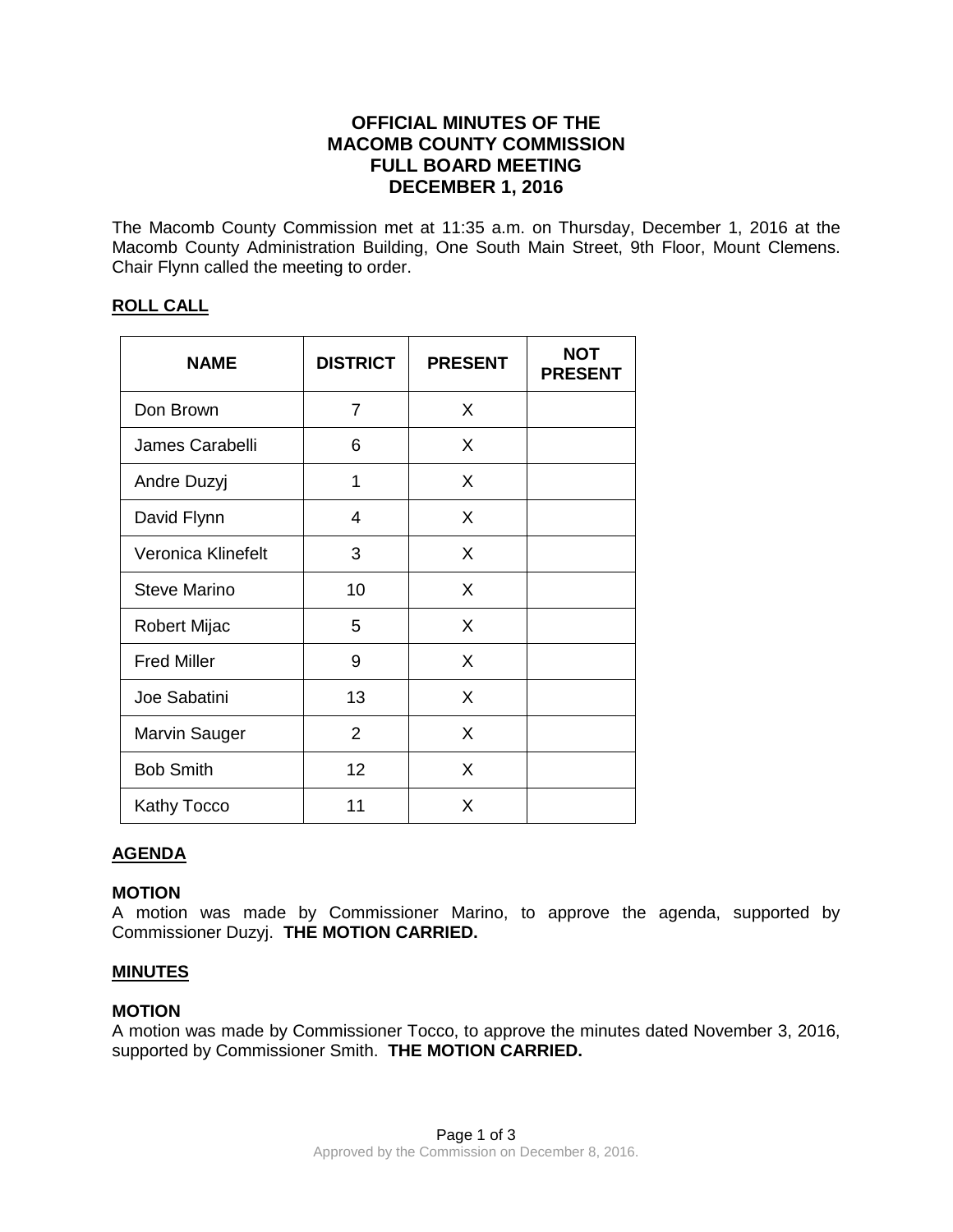## **PUBLIC PARTICIPATION**

None

## **LABOR AGREEMENT**

a) Ratification of Labor Agreement (Given by Eric Herppich)

#### **MOTION**

**R16-244** A motion was made by Commissioner Miller, to recommend the ratification of various 2017-2019 Labor Agreements, supported by Commissioner Tocco.

A roll call vote was taken:

Voting yes were: Marino, Mijac, Miller, Sabatini, Sauger, Smith, Brown, Carabelli, Duzyj, Klinefelt, Tocco and Flynn. There were 12 yes votes. There were 0 no votes.

#### **THE MOTION CARRIED.**

#### **FY 2017 BUDGET**

a) FY 2017 Comprehensive General Appropriations Ordinance

#### **MOTION**

**R16-245** A motion was made by Commissioner Miller, to adopt the FY 2017 Comprehensive General Appropriations Ordinance, supported by Commissioner Smith. **THE MOTION CARRIED**. (Record NO votes for Marino and Sabatini)

## **NEW BUSINESS**

Commissioner Sauger complimented the staff for all their help during the transition.

Commissioner Klinefelt updated commissioners on correct time for the Oath of Office. It will be on December 15<sup>th</sup> at 6 pm.

Commissioner Smith asked to have a moment of silence for Wayne State Officer Collin Rose.

Commissioner Miller spoke about last 2 Finance meetings on December  $8<sup>th</sup>$  and  $14<sup>th</sup>$ . He asked that the meeting on the  $14<sup>th</sup>$  be eliminated.

## **PUBLIC PARTICIPATION**

Dr. Steve Naumovski; 8777 – 18 Mile Road; Sterling Heights